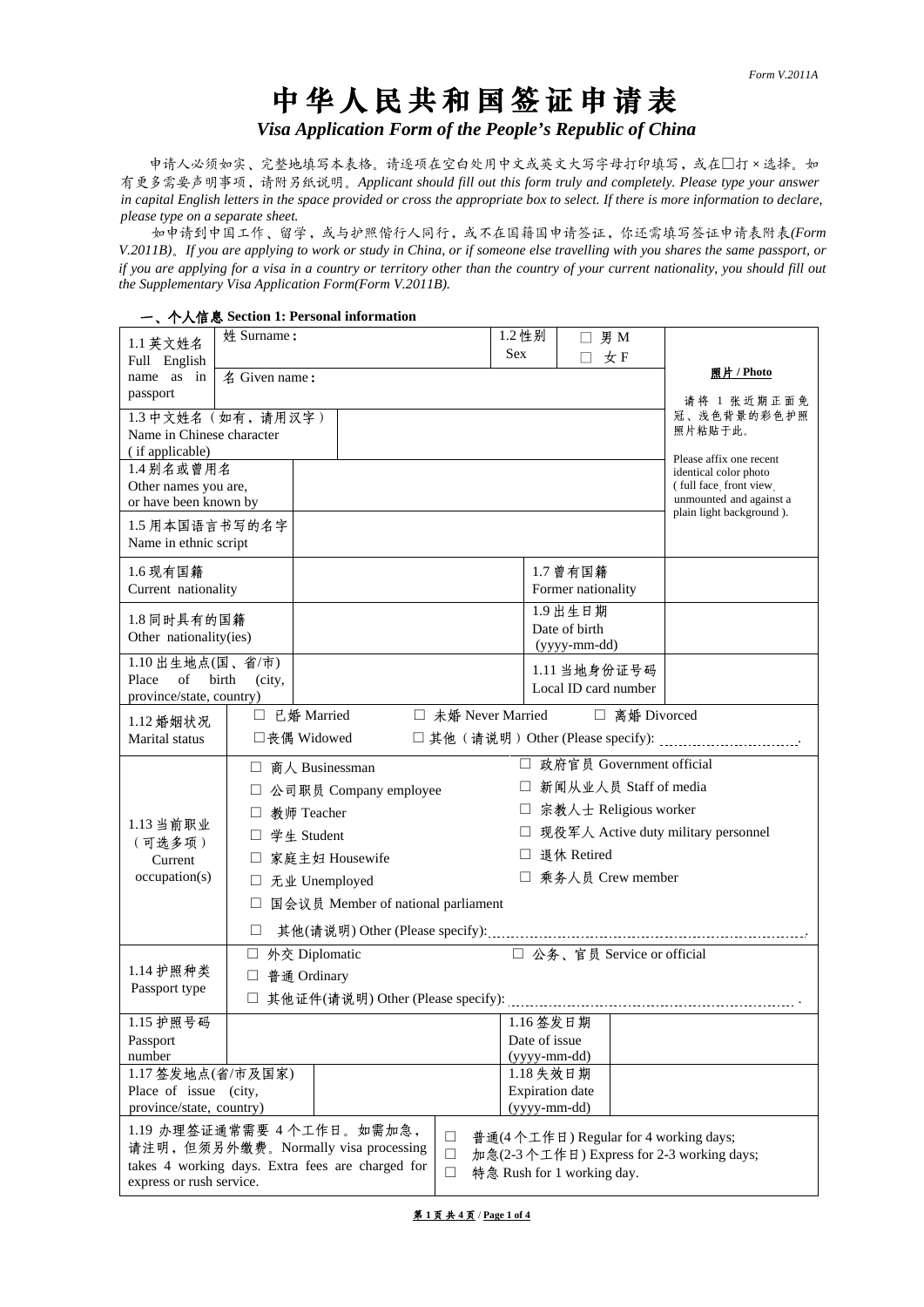## 二、赴华旅行信息 **Section 2: Travel information**

|                            |           | □ 旅游 Tourism                                                                  |                |                 |        |                          | □ 记者常驻 As resident journalist                                                |              |
|----------------------------|-----------|-------------------------------------------------------------------------------|----------------|-----------------|--------|--------------------------|------------------------------------------------------------------------------|--------------|
| 2.1 赴中国                    |           | 探亲 Family visit                                                               |                |                 |        |                          | □ 记者临时采访 As journalist for temporary news coverage                           |              |
| 主要事由                       |           | □ 访友 Visiting friends                                                         |                |                 |        |                          | 常驻外交、领事官员 As resident diplomat or consul                                     |              |
| (可选多                       | $\perp$   | 商务 Business trip                                                              |                |                 | $\Box$ |                          | 商业演出 Commercial performance                                                  |              |
| 项) Major                   |           |                                                                               |                |                 |        |                          |                                                                              |              |
| purpose(s)                 |           | □ 会议 Meeting                                                                  |                |                 |        | □ 执行乘务 As crew member    |                                                                              |              |
| of your<br>$visit(s)$ to   | $\Box$    | 过境 Transit                                                                    |                |                 |        | □ 留学 Study               |                                                                              |              |
| China                      |           | □ 任职就业 Employment                                                             |                |                 |        | □ 官方访问 Official visit    |                                                                              |              |
|                            |           |                                                                               |                |                 |        |                          |                                                                              |              |
|                            |           |                                                                               |                |                 |        |                          | □ 一次入境(自申请日起3个月内有效) One entry valid for 3 months from application            |              |
| 2.2 计划入<br>境次数             |           |                                                                               |                |                 |        |                          | □ 二次入境 (自申请日起 3-6个月内有效) Two entries valid for 3 to 6 months from application |              |
| Intended                   |           |                                                                               |                |                 |        |                          | □ 半年多次入境(自申请日起半年内有效) Multiple entries valid for 6 months from application    |              |
| number of                  |           |                                                                               |                |                 |        |                          | □ 一年多次入境(自申请日起一年内有效) Multiple entries valid for 12 months from application   |              |
| entries                    |           |                                                                               |                |                 |        |                          |                                                                              |              |
|                            |           |                                                                               |                |                 |        |                          |                                                                              |              |
| 2.3 首次行程抵达中国的日期            |           |                                                                               |                |                 |        |                          |                                                                              |              |
|                            |           | Date of your first entry (yyyy-mm-dd)<br>2.4 预计行程中单次在华停留的最长天数                 |                |                 |        |                          |                                                                              |              |
|                            |           | Your longest intended stay among all entries of your intended visits in China |                |                 |        |                          |                                                                              | Days         |
|                            |           |                                                                               |                |                 | 详细邮政地址 |                          |                                                                              | 电话           |
|                            |           |                                                                               |                |                 |        | Detailed mailing address |                                                                              | Phone number |
| 2.5 在中国逗留期                 |           |                                                                               |                |                 |        |                          |                                                                              |              |
| 间的住址及电话                    |           | 1.                                                                            |                |                 |        |                          |                                                                              |              |
| (按时间顺序)                    |           |                                                                               |                |                 |        |                          |                                                                              |              |
| Residence(s) and           |           | 2.                                                                            |                |                 |        |                          |                                                                              |              |
| phone number(s)            |           |                                                                               |                |                 |        |                          |                                                                              |              |
| during your stay in        |           |                                                                               |                |                 |        |                          |                                                                              |              |
| China (in a time           |           | 3.                                                                            |                |                 |        |                          |                                                                              |              |
| sequence)                  |           |                                                                               |                |                 |        |                          |                                                                              |              |
|                            |           | 4.                                                                            |                |                 |        |                          |                                                                              |              |
|                            |           | 2.6 谁将承担往返中国及在中国的                                                             | □ 你本人 Yourself |                 |        |                          |                                                                              |              |
|                            |           | 费用? Who will pay for your cost of                                             | $\Box$         | 邀请单位或个人 Inviter |        |                          |                                                                              |              |
|                            |           | travelling and living during your stay                                        | ⊔              |                 |        |                          | 父母或法定监护人 Parent(s) or legal guardian(s)                                      |              |
| in China?                  |           |                                                                               | ⊔.             |                 |        |                          |                                                                              |              |
|                            |           | 2.7 在华期间有无医疗保险?如有,请填写保                                                        |                |                 |        |                          |                                                                              |              |
|                            |           | 险公司名称及保险账号。Do you have medical                                                |                |                 |        |                          |                                                                              |              |
|                            |           | insurance covering your visit in China? If 'Yes',                             |                |                 |        |                          |                                                                              |              |
|                            |           | please fill out the name of the medical insurance                             |                |                 |        |                          |                                                                              |              |
|                            |           | company and your account number.                                              |                |                 |        |                          |                                                                              |              |
| 2.8 在华邀请、                  |           |                                                                               |                |                 |        |                          |                                                                              |              |
| 联系的单位名                     |           |                                                                               |                |                 |        |                          |                                                                              |              |
| 称、地址及电                     |           |                                                                               |                |                 |        |                          |                                                                              |              |
| 话                          |           |                                                                               |                |                 |        |                          |                                                                              |              |
| Name,<br>address           |           |                                                                               |                |                 |        |                          |                                                                              |              |
| phone<br>and               |           |                                                                               |                |                 |        |                          |                                                                              |              |
| number of your             |           |                                                                               |                |                 |        |                          |                                                                              |              |
| inviter<br>contact unit in | <b>or</b> |                                                                               |                |                 |        |                          |                                                                              |              |
| China                      |           |                                                                               |                |                 |        |                          |                                                                              |              |
| 2.9 在华亲友、                  |           |                                                                               |                |                 |        |                          |                                                                              |              |
| 联系人的姓                      |           |                                                                               |                |                 |        |                          |                                                                              |              |
| 名、地址、电                     |           |                                                                               |                |                 |        |                          |                                                                              |              |
| 话                          |           |                                                                               |                |                 |        |                          |                                                                              |              |
| Name, address,             |           |                                                                               |                |                 |        |                          |                                                                              |              |
| phone number               |           |                                                                               |                |                 |        |                          |                                                                              |              |
| of your relative,          |           |                                                                               |                |                 |        |                          |                                                                              |              |
| friend                     | <b>or</b> |                                                                               |                |                 |        |                          |                                                                              |              |
| contact person<br>in China |           |                                                                               |                |                 |        |                          |                                                                              |              |
|                            |           |                                                                               |                |                 |        |                          |                                                                              |              |

## 第 **2** 页 共 **4** 页 / **Page 2 of 4**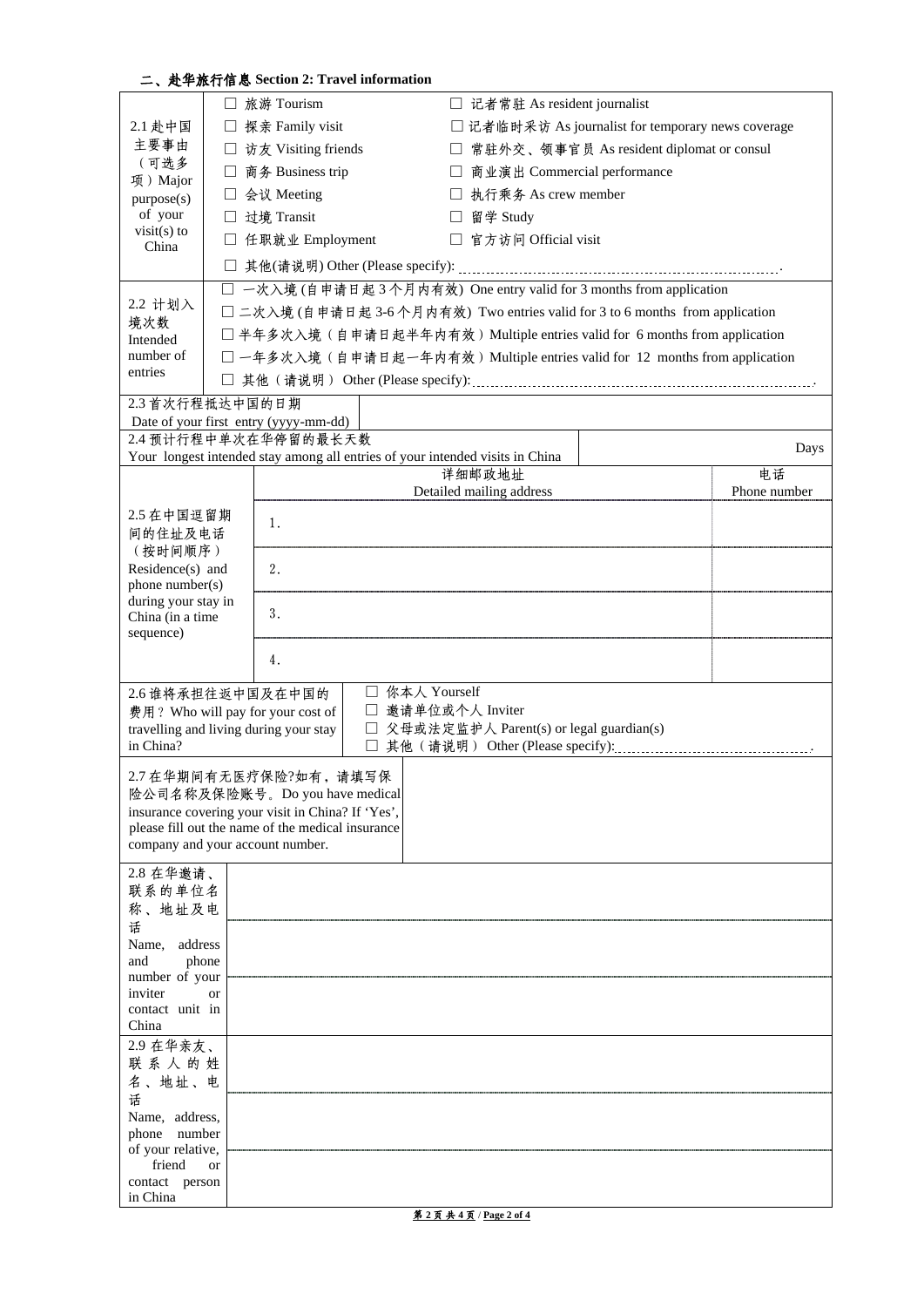|  | 三、家庭、工作或学习信息 Section 3: Information about your family, work or study |
|--|----------------------------------------------------------------------|
|--|----------------------------------------------------------------------|

| 3.1 详细家庭邮政住       |                                      |      |             |                     |            |  |              |
|-------------------|--------------------------------------|------|-------------|---------------------|------------|--|--------------|
| 址                 |                                      |      |             |                     |            |  |              |
| Detailed home     |                                      |      |             |                     |            |  |              |
| mailing address   |                                      |      |             |                     |            |  |              |
| 3.2 家庭电话          |                                      |      |             | 3.3 手机号码            |            |  |              |
| Home phone number |                                      |      |             | Mobile phone number |            |  |              |
|                   |                                      |      |             |                     |            |  |              |
| 3.4 电子信箱          |                                      |      |             |                     |            |  |              |
| Email address     |                                      |      |             |                     |            |  |              |
|                   |                                      |      |             |                     |            |  |              |
|                   | 名称                                   |      |             |                     |            |  |              |
| 3.5 工作            | Name                                 |      |             |                     |            |  |              |
| 单位或学<br>校         |                                      |      |             |                     |            |  |              |
| Current           | 邮政地址                                 |      |             |                     |            |  |              |
| employer          | Mailing address                      |      |             |                     |            |  |              |
| or school         | 电话                                   |      |             |                     |            |  |              |
|                   | Phone number                         |      |             |                     |            |  |              |
|                   |                                      | 姓名   | 国籍          |                     | 职业         |  | 关系           |
|                   |                                      | Name | Nationality |                     | Occupation |  | Relationship |
|                   |                                      |      |             |                     |            |  |              |
|                   |                                      |      |             |                     |            |  |              |
| 3.6 主要<br>家庭成员    |                                      |      |             |                     |            |  |              |
| Major             |                                      |      |             |                     |            |  |              |
| family            |                                      |      |             |                     |            |  |              |
| members           |                                      |      |             |                     |            |  |              |
|                   |                                      |      |             |                     |            |  |              |
|                   |                                      |      |             |                     |            |  |              |
|                   |                                      |      |             |                     |            |  |              |
| 3.7 紧急情况下的联       |                                      |      |             | 3.8 电话号码            |            |  |              |
| 系人 Contact person |                                      |      |             | Contact person's    |            |  |              |
|                   | phone number<br>in case of emergency |      |             |                     |            |  |              |

## 四、其他情况 **Section 4: Other information**

| 4.1 是否曾经访问过中国?如果是,<br>请说明最近一次情况。Have you ever<br>visited China before? If 'Yes', please<br>specify date places and purpose of the<br>recent visit.                                                                              |  |        |                          |
|---------------------------------------------------------------------------------------------------------------------------------------------------------------------------------------------------------------------------------|--|--------|--------------------------|
| 4.2 在过去的 12 个月里是否访问过其<br>他国家或地区。如果是,请说明。<br>Have you ever visited other countries or<br>territories in the last 12 months? If<br>'yes', please specify date, name of<br>countries or territories and purpose of<br>the visits.  |  |        |                          |
| 4.3是否曾在中国超过签证或居留许可允许的期限停留?<br>Have you ever overstayed your visa or residence permit in China?                                                                                                                                  |  |        | $\Box$ $\overline{A}$ No |
| 4.4是否曾经被拒绝颁发中国签证,或被拒绝进入中国?<br>Have you ever been refused a visa for China, or been refused entry into China?                                                                                                                    |  |        | $\Box$ $\overline{A}$ No |
| 4.5 是否在中国或其他国家有违法记录?<br>Do you have any criminal record in China or any other country?                                                                                                                                          |  |        | $\Box$ $\overline{A}$ No |
| 4.6 是否患有以下任一种疾病 Are you affiliated with any of the following diseases?<br>①严重精神疾病 Serious mental disorder<br>②传染性肺结核病 Infectious pulmonary tuberculosis<br>③可能对公共卫生造成危害的其他传染病 Other infectious disease of public health hazards |  |        | $\Box$ $\overline{A}$ No |
| 4.7 近 30 日内是否前往过流行性疾病传染的国家或地区?<br>Did you visit countries or territories infected by infectious diseases in the last 30 days?                                                                                                   |  | □是 Yes | □否 No                    |

## 第 **3** 页 共 **4** 页 / **Page 3 of 4**